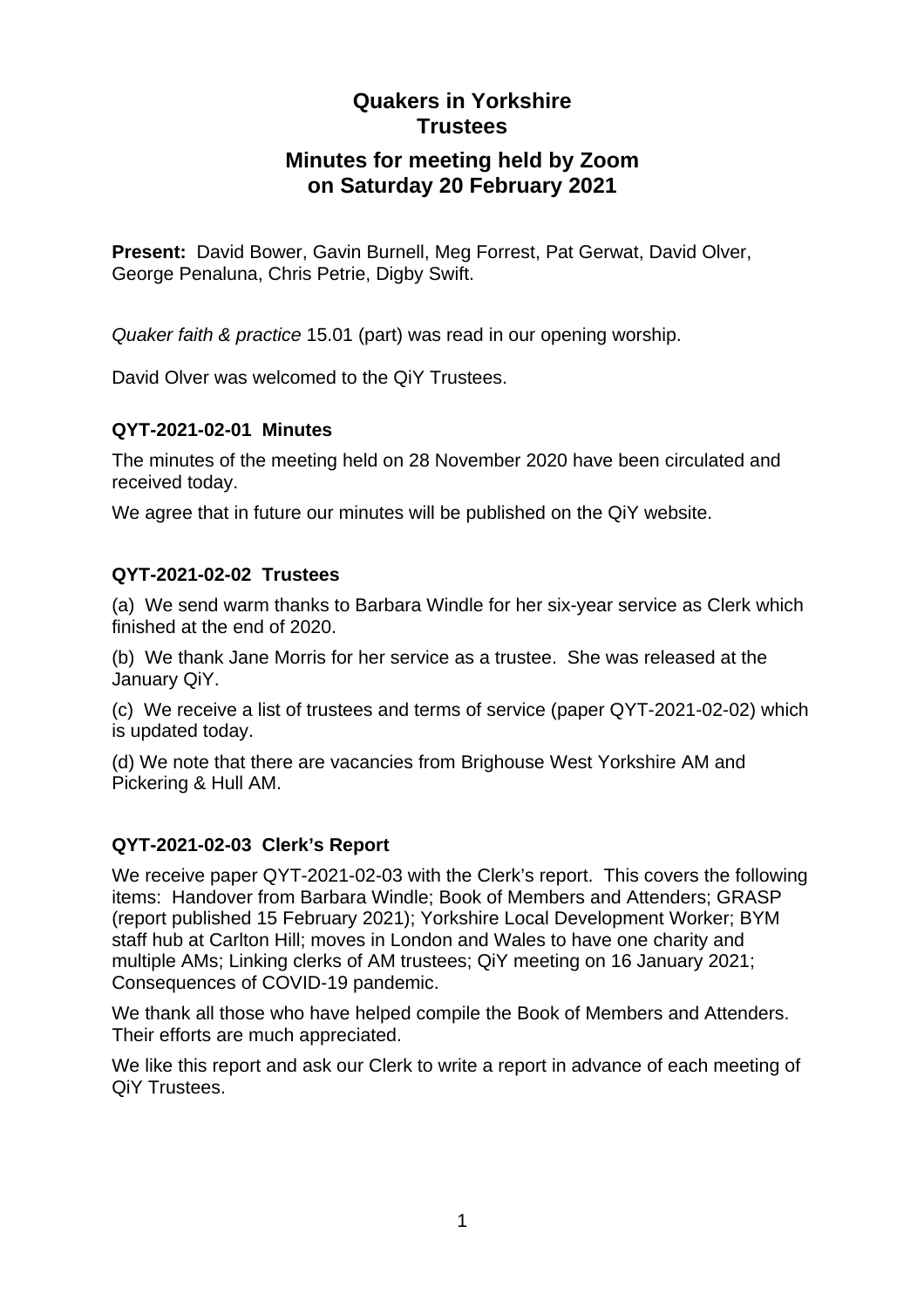### **QYT-2021-02-04 Youth Development Worker**

We receive paper QYT-2021-02-04 and we note Minute 4 of the last meeting. We have been updated by Digby and Meg on their interactions with BYM staff.

We note that the January meeting of QiY heard a number of contributions of support for the current youth development work and the hope expressed that ways could be found for it to continue and be extended to cover the whole of the QiY region.

We are pleased to endorse this support. We confirm the decision of our last meeting to allocate the money in the Adult School Union Fund, which at the end of the year was £24,975.

We recommend to QiY in session that the purpose of the Adult School Union Funds be amended to support youth work in the QiY region and that the funds be given to BYM.

The money available in the Adult School Union Fund will only support youth work for a limited period. So we agree to explore whether the terms of the Rawdon School Trust might be changed to support youth work. We also agree to approach trusts for support.

We agree to ask Nominations Committee to help find one or two Friends to provide local support for the youth development worker. The names to be agreed between meetings if necessary.

We thank Digby and Meg for their work and ask them, together with our Treasurer, to continue to interact with BYM staff over the arrangements. They should bring back to us any decisions which are needed, including a draft service agreement.

# **QYT-2021-02-05 Glenthorne**

We receive letters from Glenthorne trustees and minute 15/17 from QiY Trustees in June 2015 agreeing to a loan to Glenthorne (paper QYT-2021-02-05).

We have heard from Chris and David B about the financial situation of Glenthorne.

The Linton Taylor Bequest was given in 1961 to Yorkshire and Westmoreland Quarterly Meetings to support Glenthorne. The original will was declared invalid and the courts ruled that the Bequest was for the general charitable purposes of the two meetings. Yorkshire Quarterly meeting (now Quakers in Yorkshire) has always recognised the intention of Linton Taylor that the funds should be used to support Glenthorne. Over the years, loans and grants have been given for charitable purposes. The most recent loan was in 2016 when £40,000 was provided to help exit from the Pension Trust. This loan to be repaid, interest free, over ten year. Last year we agreed to postpone payment of the 2020 sum due to the first COVID-19 lockdown (minute 4, 20 June 2020).

We have discussed the issues and are sympathetic to the financial situation facing Glenthorne this year. If they are allowed to re-open by July then they should be able to recover financially quite quickly.

We agree to offer to loan the remainder of the Linton Taylor Bequest so as to ease their cash-flow during 2021. This would be on the same terms as the present loan. We ask for the repayments of the current loan to recommence in 2022. Trustees will be open to further negotiation if the financial situation warrants it.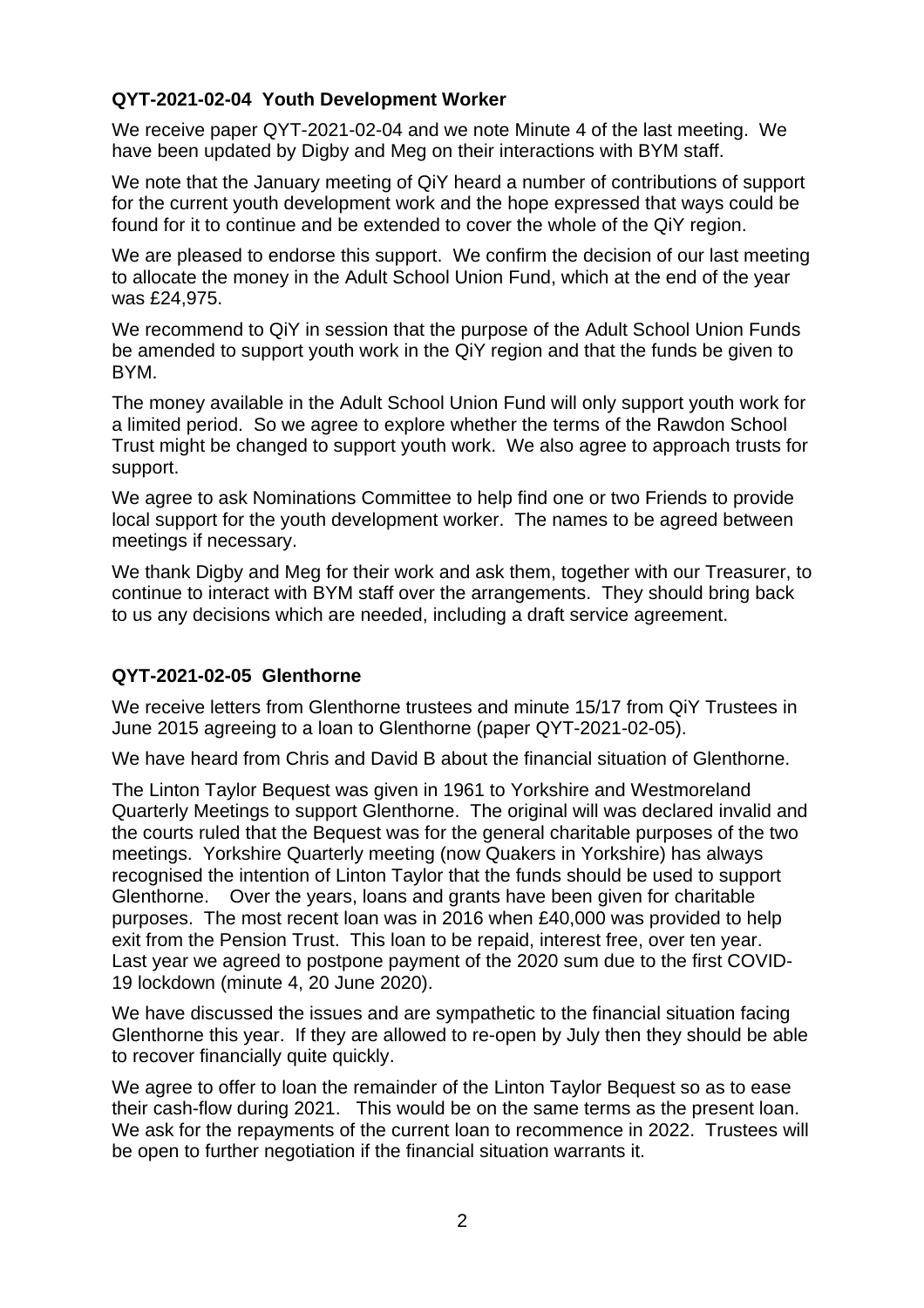# **QYT-2021-02-06 The Mount School Governance**

We receive a letter from the Clerk of The Mount School Committee together with background information (paper QYT-2021-02-06).

The Mount School Committee wishes to amend their Articles of Association to remove the requirement that the Clerk must be a Quaker and to replace the requirement that there should be a majority of Quakers by at least three (out of currently nine) governors. The Memorandum of Understanding between QiY and the York Schools (dated 27 November 2017) states that "*In the event of any change to the Articles being planned, the Schools will inform Quakers in Yorkshire before any such change is decided*".

The Articles for The Mount are quite detailed. Those for Bootham are much more general and do not mention the Quaker composition of the governors. The proposed changes will make the rules for the composition of the governors of the two schools similar.

We endorse the actions of The Mount School Committee. We note that the Memorandum of Understanding will need amending.

We hope that nominations committees can still aim for Quaker governors but recognise that it is not easy to achieve.

# **QYT-2021-02-07 Financial matters**

# 7.1 Treasurers report

The Treasurer (Chris Petrie) has given us a summary of the financial year (paper QYT-2021-02-07a). Our finances are sound with about £889,467 of total investments. The capital value has increased by about 5.7% but the income has decreased and the trend is downward. This has implications for our ability to give grants.

We ask our Investment Sub-committee to explore with the Investment Managers how to have higher dividends but lower capital growth for some of our funds.

# 7.2 Annual Accounts

We receive the draft outline annual accounts, finance review and support papers (paper QYT-2021-02-07b). Both income and expenditure have roughly halved by comparison with 2019 – due to the pandemic restrictions. The accounts will now be sent to our Examiner (Crozier Jones).

### 7.3 Investment Report

We receive the Investment Report Summary for 2020 (paper QYT-2021-02-07c).

# 7.4 Reserves

We receive a report on the level of reserves at the end of 2020 (paper QYT-2021-02- 07e). Our Reserves Policy sets a minimum and maximum level based on the expected annual expenditure. Application of the policy indicates that our unrestricted reserves are well in excess of the calculated maximum. However, this is mainly due to the reduced expected activities because of the COVID-19 pandemic. Our Treasurer recommends treating this year as an exception and not altering our expenditure pattern.

We approve this recommendation.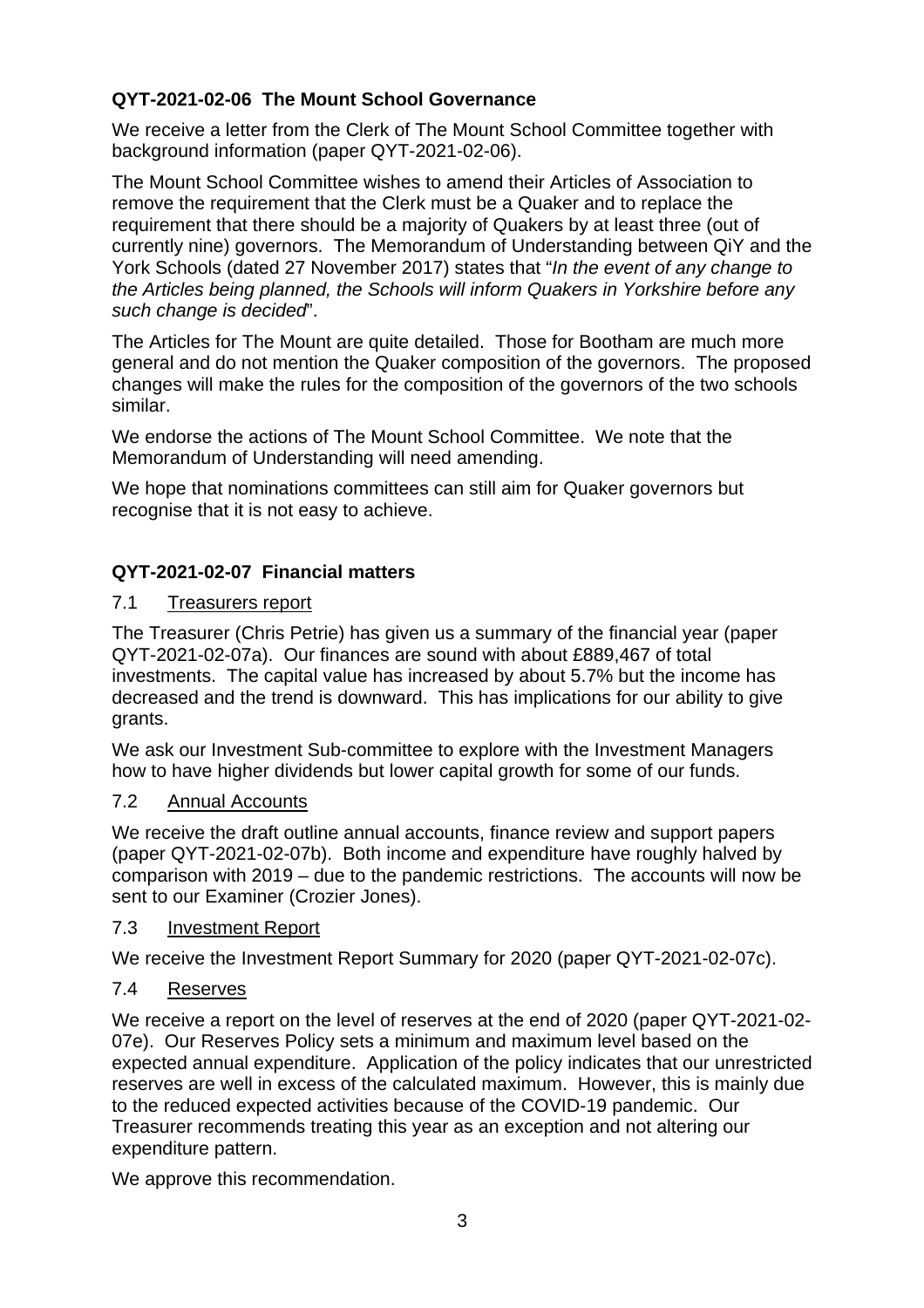### 7.5 State of funds

We receive a state of funds report as at 5 February 2021, giving the amount of available funds (paper QYT-2021-02-07f).

### 7.6 Grant application

We receive an application from Airton meeting for a grant of £5,000 towards the cost of essential maintenance work on the Grade II\* meeting house (paper QYT-2021-02- 07d).

We have limited funds available and feel that this application is not high enough priority to justify full support. We will be willing to consider a future costed proposal.

# **QYT-2021-02-08 Matters continued**

8.1 Updating the Safeguarding Policy. This is expected to be presented to our June meeting.

8.2 The Handbook. The latest updates are being collated by Barbara Windle.

# **QYT-2021-02-09 Future meetings**

We confirm the dates of the next two meetings as Saturday 19 June 2021 (10.30am) and Saturday 18 September 2021 (10.30am). The June meeting will be virtual using Zoom. We will decide the format of the September meeting in June.

# **QYT-2021-02-10 Date of next meeting**

We separate hoping to meet again on Saturday 19 June 2021 at 10.30am

David Olver 20 February 2021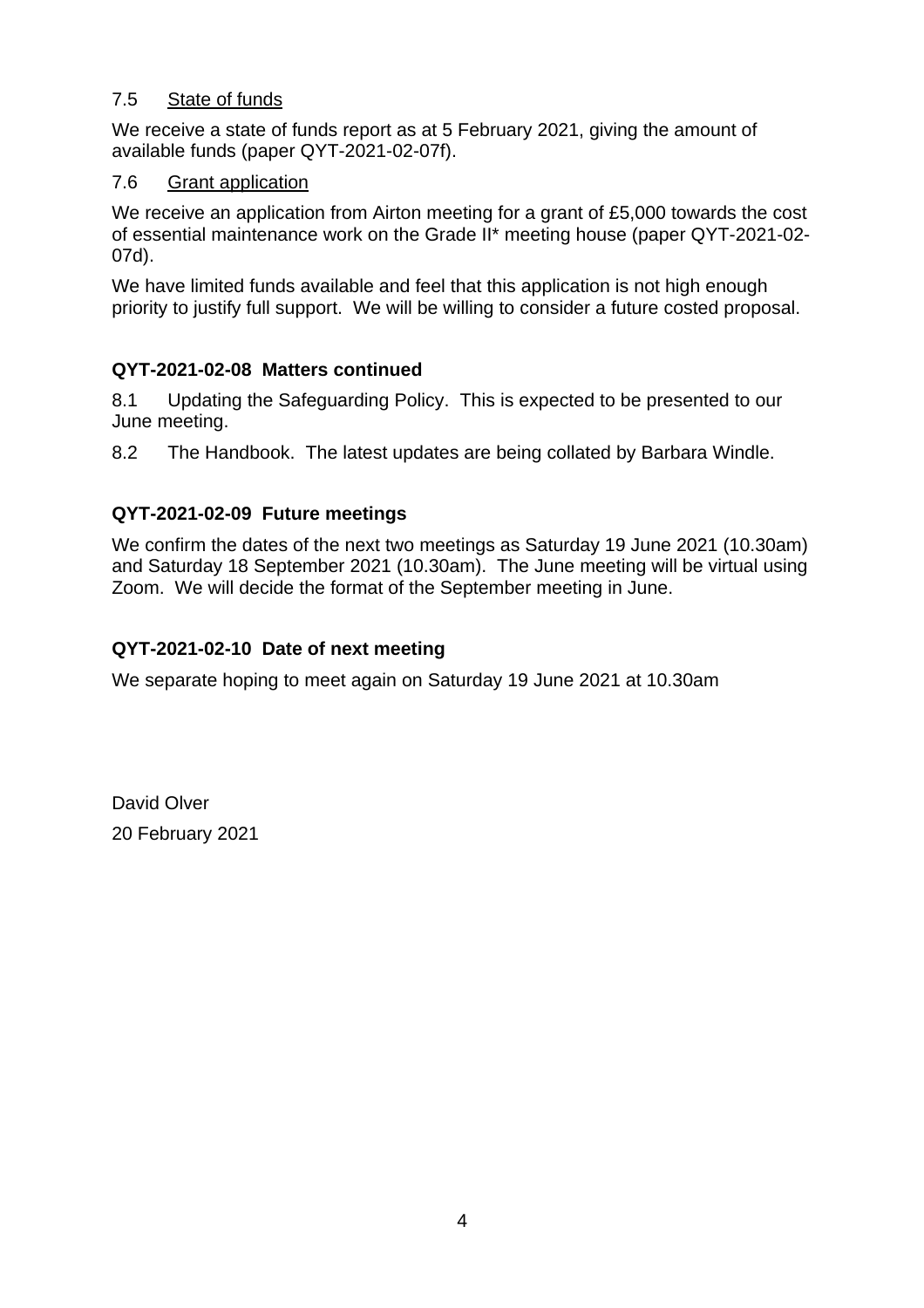# **Minutes for meeting held at Carlton Hill on Saturday 18 June 2022**

**Present:** Gavin Burnell, David Bunney, Pat Gerwat, Peter Jarman, Ruth McTighe, David Olver, Chris Petrie, Digby Swift.

**Prevented:** Richard Vesey.

Quaker Faith & Practice 20.15 was read in our opening worship.

### **QYT-2022-06-01. Minutes**

The minutes of the meeting held on 19 February 2022 have been circulated electronically and received today.

### **QYT-2022-06-02. Clerk's Report**

We receive paper QYT-2022-06-02 with the Clerk's report. This covers the following items: April quarterly meeting; Easter Settlement; Junior Holidays; Outreach Projects Committee; Yearly Meeting; BYM Annual Accounts; Coronavirus pandemic; Quakers in Britain Yorkshire Centre; Swarthmoor Hall; Rookhow Meeting House; Ackworth School; Membership in QiY (Tabular Statement)

# **QYT-2022-06-03. Safeguarding**

### (a) Annual Report

We receive the 2022 safeguarding report (paper QYT-2022-06-03a) and Ruth McTighe has spoken to it. The report uses the template provided by BYM for area meetings.

There have been no safeguarding issues during the last year and QiY has good DBS verification processes.

The one issue where QiY is not deemed compliant is in not having up to date risk assessments for children and young people's activities. There is also some concern that recruitment processes and safeguarding induction do not follow BYM recommendations. We ask our Safeguarding Coordinators and the Under 19s Coordinating Group to work with Junior Holidays. Holiday School, Easter Settlement and the organisers of young people activities at quarterly meetings to address these issues.

We thank Ruth McTighe and Liz Schweiger for compiling the report.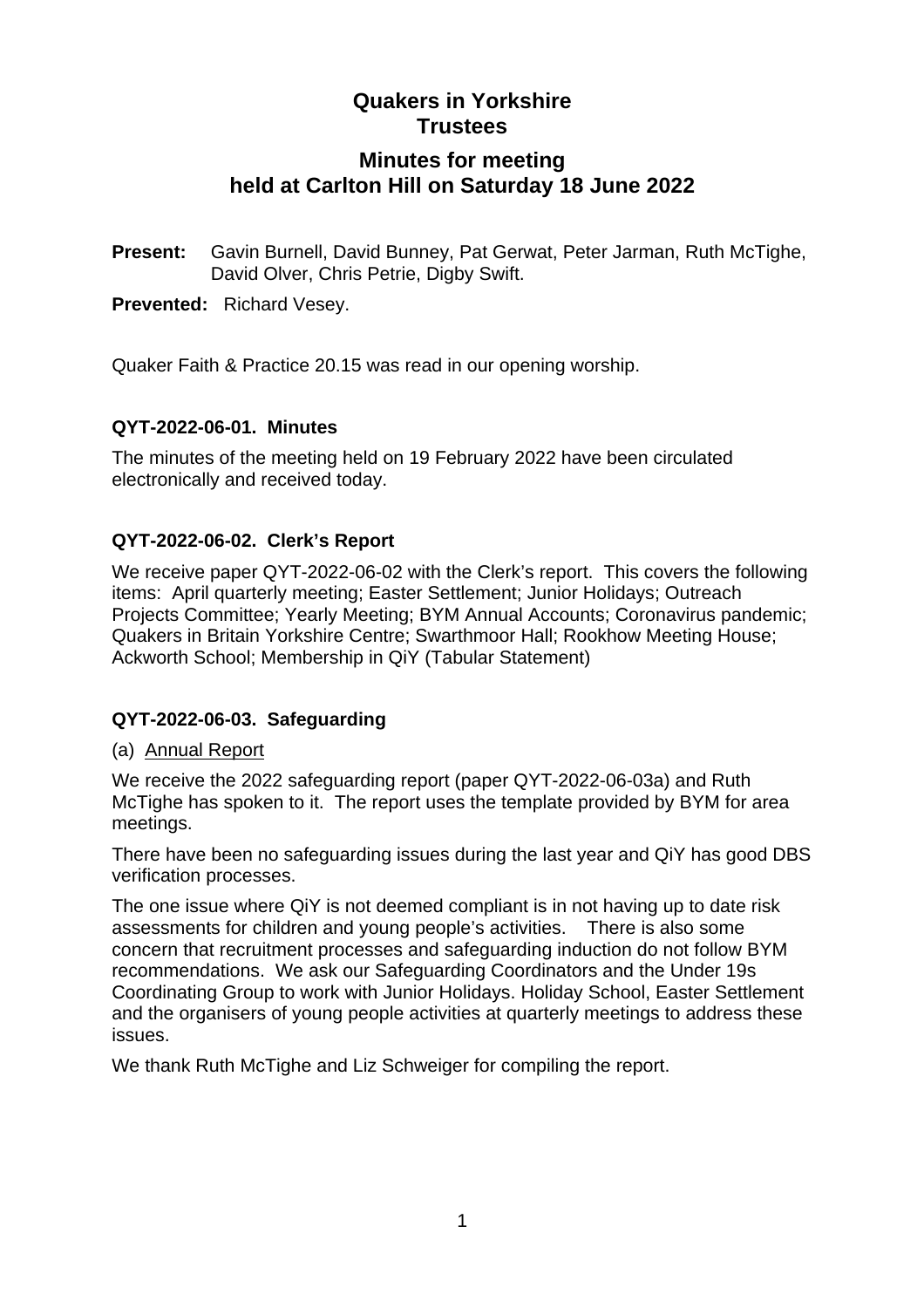### (b) Safeguarding Training

We receive a paper on providing safeguarding training for everyone, including trustees, involved with working with children and young people and vulnerable adults. (paper QYT-2022-06-03b).

An important part of safeguarding is ensuring that individuals who take on Quaker roles are appropriately trained to do those roles and are not likely to pose a risk to children or vulnerable adults. All Quaker organisations are required to follow established good practice in making appointments – the "safer appointments procedure" as set out in BYM safeguarding procedures.

We hope that QiY can aim to set a high standard in providing safeguarding training. We agree that QiY will provide the appropriate training for all those involved with Junior Holidays, Holiday School and Easter Settlement. We will use the live online webinars from 31:8.

QiY Trustees will also be expected to have had safeguarding training.

We ask Ruth McTighe, in conjunction with the Under 19s Coordinating Group, to arrange the training.

We authorise the Treasurer to pay for the courses up to a total maximum cost as agreed in the budget.

# **QYT-2022-06-04. Youth Development Worker**

We have heard of the work of the Yorkshire Youth Development Worker, Jo Baynham. Jo has made a very good impression since starting at the beginning of the year. Jo has helped Easter Settlement, Junior holidays and Holiday School and is arranging youth activities across Yorkshire and assisting area meetings.

Digby Swift has told us about the support arrangements which seem to be quite comprehensive.

# **QYT-2022-06-05. QiY Support Role**

A report is received on the setting up of QiY Support Role (paper QYT-2022-06-04). The Role has two elements – to support the clerks and to take forward the GRASP recommendations. Ellie McCarthy (New Earswick) was offered and accepted the Role and she has made an excellent start. Ellie is compiling the July QiY newsletter which will be in a new format and has made a start in developing a database for role holders.

We authorise the Treasurer to pay the agreed honorarium in four quarterly amounts.

# **QYT-2022-06-06. GRASP**

We receive a paper reviewing progress with implementing the GRASP recommendations (paper QYT-2022-06-05). Since the GRASP report was published in February 2021, most meetings have devoted considerable time to considering the issues of simplification and reinvigoration. There is a strong desire to simplify, partly driven by the increasing difficulty in finding Friends able to fill essential roles in local and area meetings. The options for simplification are often being taken forward by trustees. The paper also describes national developments, particularly in London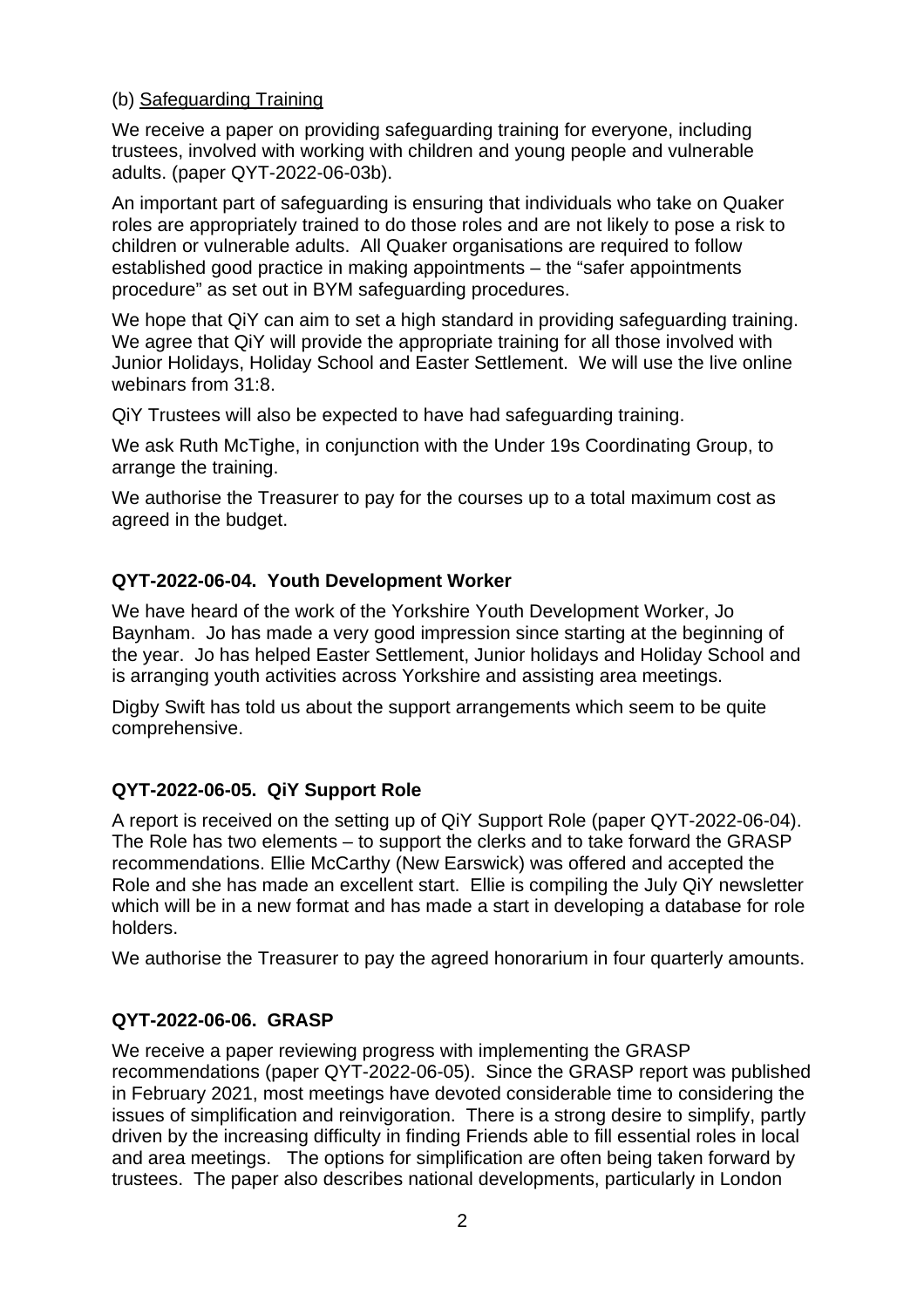where there are proposals for a single area meeting to replace the current seven Area Meetings.

We have discussed where next for QiY. We agree that at this stage QiY can best act as a facilitator. We note that in its current form, QiY is not set up to take on additional charitable and administrative functions of area meetings. What we can do is:

- Keep monitoring developments in London and Wales to see the, appetite for change.
- Ask the new QiY Support role to set up systems to improve communications and simplifying roles.
- Encourage meetings to keep considering how to simplify.
- Encourage meetings to provide inreach training opportunities and develop and outreach programme.
- In conjunction with Bridget Holtom (Local Development Worker), to assist AM trustees to collaborate and cooperate.
- If there is the will, facilitate the exploration of opportunities for merger.

# Exploration with AMs

Further to minute QYT-2022-02-05 (Request from Central Yorkshire AM for exploration of merging charitable functions), the Clerk reports that he has not yet had the capacity to take the matter forward.

We have also received a minute from Craven & Keighley AM held on 12 March 2022 asking for a similar exploration.

We agree to treat the two requests together and ask the Clerk, together with Pat Gerwart and Digby Swift, to hold a zoom meeting with representatives of the two AMs. This might be followed by zoom meetings with other AMs.

# **QYT-2022-06-07. Annual Report and Accounts**

We receive the Annual Report and Accounts for 2021 which have been successfully examined by Crozier Jones. We approve them, subject to the factual corrections agreed in the meeting.

After the QiY meeting on 16 July 2022, the accounts will be filed with the Charity Commission. We thank Chris Petrie for the preparation of the annual accounts.

# **QYT-2022-06-08. Financial matters**

We receive the financial report from the Treasurer (paper QYT-2022-06-06) and Chris Petrie has spoken to it.

### State of Funds Report

After two unusual years caused by the pandemic of much reduced expenditure and income from activities, 2022 is expected to return to 2019 levels.

The investments have declined in value since February by about 10% - in line with the decline in the stock markets. The dividends are expected to decline by about 15%.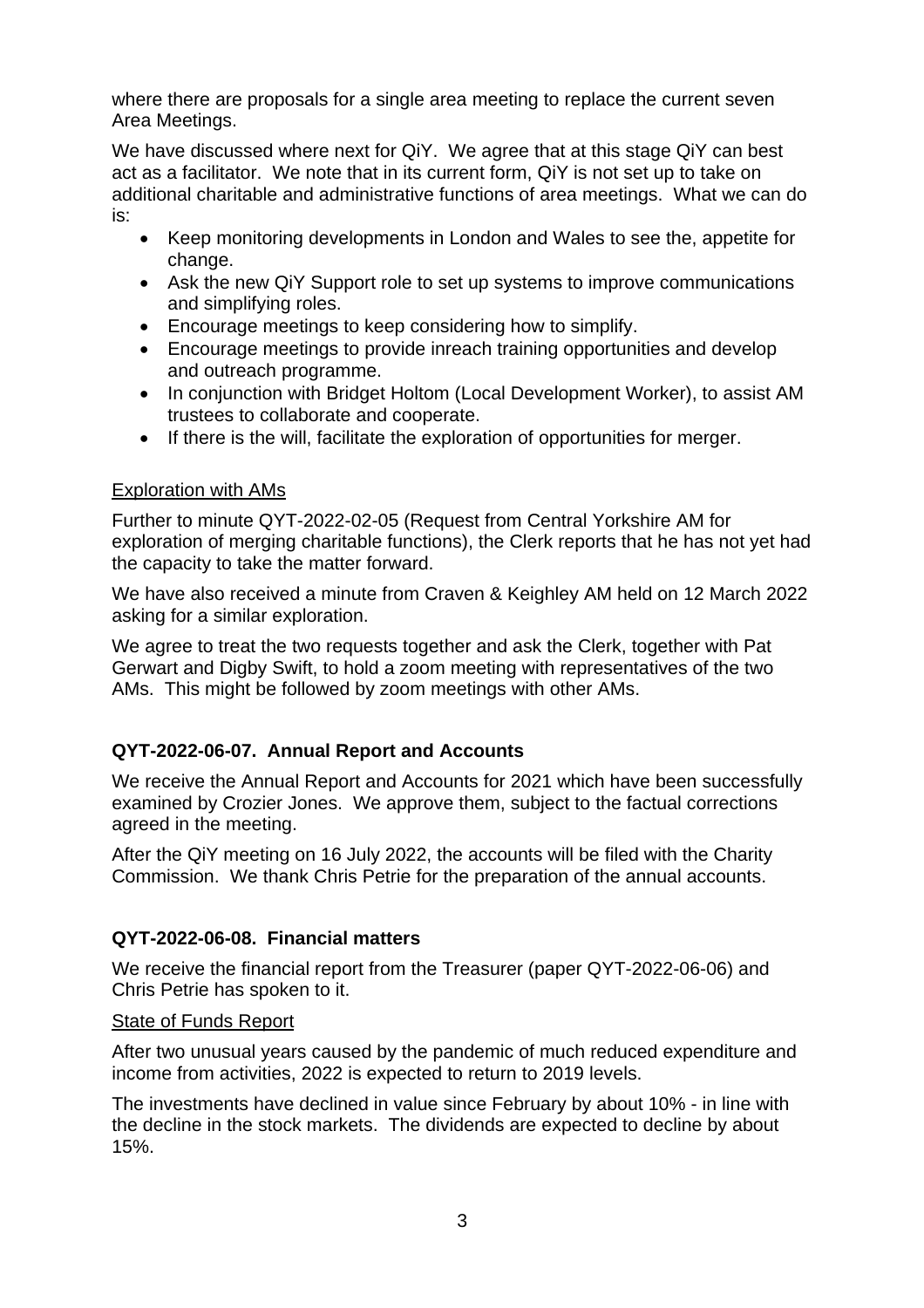### Budget for 2023

The draft budget for 2023 is based on 2019 activity levels, plus an increase to allow for inflation.

We agree the budget for 2023 with total net expenditure of £18,000. This includes £1,500 for safeguarding training.

### Raising income to pay for activities

We agree that for 2023 the amount asked from AMs should be the same as for 2022. The difference might be made by appealing to individuals and meetings to support the activities sponsored by QiY.

We will return to this matter at our next meeting.

#### Applications for grants

#### (a) Huddersfield Meeting

An application has been received from the Treasurer of Huddersfield Meeting asking for a contribution towards the costs of providing new flooring in the meeting house.

We agree to grant of £1,000 from the Forrest Fund.

#### (b) Airton Meeting

An outline application has been received from the Treasurer of Craven & Keighley AM asking for a contribution towards the costs of solving damp problems in the Nook residential cottage which is attached to Airton meeting house.

A formal application form needs to be completed. We agree, in principle, to a grant of up to £4,000 from the Building Fund. If necessary, this will be agreed formally between meetings.

#### (c) Holiday School

We agree to transfer to Holiday School sufficient funds to assist them with organising this year's event. The amount will be £1,000 immediately and up to another £2,000 before the event.

### **QYT-2022-06-09. Date of next meeting**

We have already agreed to meet on **Saturday 17 September 2022**.

We hope to be able to meet at Carlton Hill Meeting House.

David Olver 18 June 2022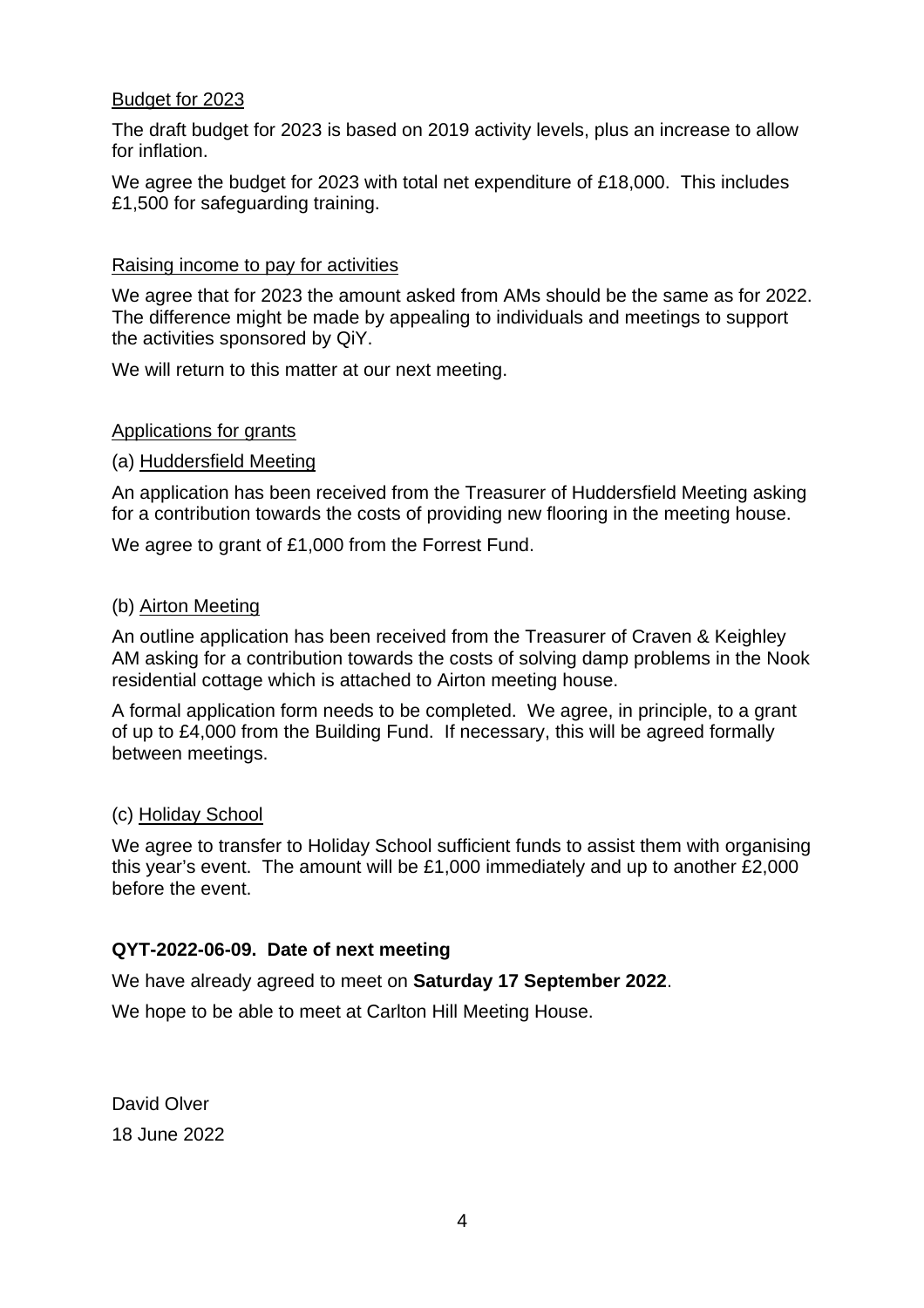# **Minutes for meeting held at Carlton Hill Meeting House on Saturday 18 September 2021**

**Present:** David Bower, Pat Gerwat, Ruth McTighe, David Olver, George Penaluna, Chris Petrie, Digby Swift.

**Prevented:** Gavin Burnell.

**By invitation:** Peter Jarman.

Quaker Faith & Practice 29.01 was read in our opening worship.

### **QYT-2021-09-01. Minutes**

The minutes of the meeting held on 19 June 2021 have been circulated and received today.

# **QYT-2021-09-02. Trustees**

QiY on 17 July 2021 appointed Ruth McTighe to a second term as Safeguarding Coordinator and an ex-officio trustee.

York AM has nominated Peter Jarman as a trustee and he has been invited to attend this meeting.

# **QYT-2021-09-03. Clerk's Report**

We receive paper QYT-2021-09-02 with the Clerk's report. This covers the following items: Yearly Meeting Gathering; QiY July quarterly meeting; Youth Development Worker; Local Development Worker; Junior Holidays; Holiday School; Annual Report and Accounts; York Schools – Persons of Significant Control; Website.

### **QYT-2021-09-04. Governance matters**

Procedure for taking decisions between meetings Further to minute QYT-2021-06- 04a, the draft procedure for making decision in-between meetings has been amended (paper QYT-2021-09-03). We approve the procedure and agree to append a copy to our Governing Document.

# **QYT-2021-09-05. Youth Development Worker**

Digby Swift has updated us on the Yorkshire Youth Development Worker Project. The Adult School Union funds have been transferred to BYM. The Support Group has met once.

Lee Lester resigned from 2 September to take up another post. This means that there are 8 months funds remaining. BYM is advertising the post internally to see if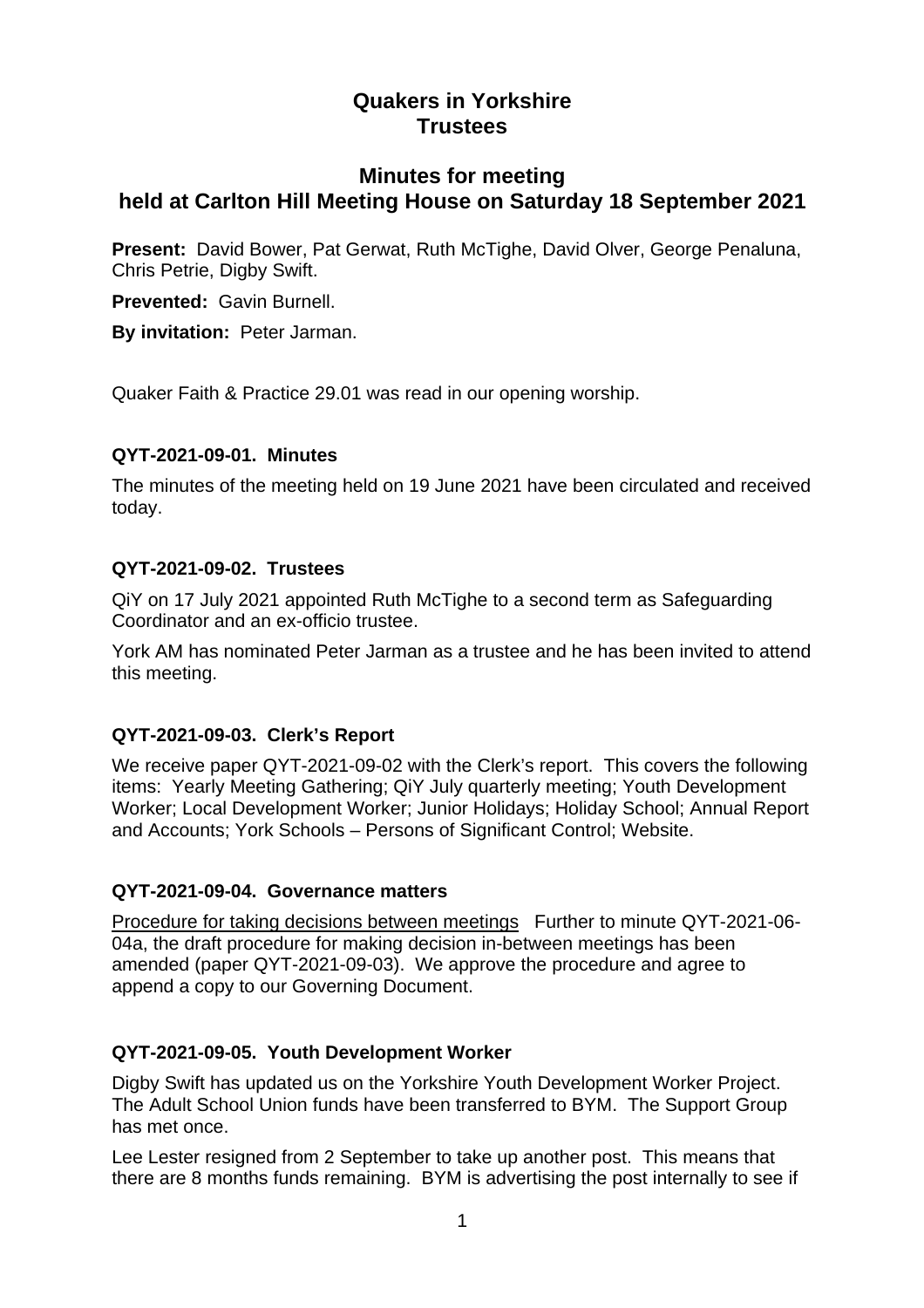there is anyone available for redeployment. If not, it will be advertised externally. We hope that a member of the Support Group will be available to assist with the interviews but if not, the clerk will find a trustee.

Meanwhile the BYM fund-raising team is continuing to raise more funds. An appeal letter will be sent to clerks and a general appeal leaflet has been produced to encourage individual donations from Yorkshire Friends.

# **QYT-2021-09-06. Safeguarding**

### (a) Safeguarding Policy

We note a factual update to the Safeguarding Policy.

(b) Transgender safeguarding issue

A report has been received concerning a transgender safeguarding issue and Ruth McTighe has spoken to the matter. We thank all those who contributed to the report.

We have discussed this complex issue.

We agree to normally follow the BYM Safeguarding and Gender Diversity Policies.

We accept the recommendations in the report and ask that all those involved are informed as appropriate.

We hope that an outcome satisfactory to all parties can be found. We uphold in love all those who could be involved in finding the best way forward. This includes parents, children, Junior Holidays, Holiday School, Easter Settlement and the Under 19s Coordinating Group.

### (c) Training

We agree that we should arrange basic level training for all trustees and members of QiY Nominations Committee. We also agree that the Safeguarding Coordinators and Clerk of Trustees will undertake the 31:8 training on Safeguarding for Trustees.

# **QYT-2021-09-07. GRASP**

We receive a paper (QYT-2021-09-04), prepared by David Olver, on how to implement the recommendations agreed in minute QYT-2021-06-07, viz:

- 1. setting up a method of enabling regular coordination between AMs.
- 2. creating a database of role-holders across QiY.
- 3. encouraging coordination of safeguarding issues, prison chaplains, registering officers, data protection and other roles which are not confined to any one area meeting.
- 4. finding ways of encouraging Friends to share change across Quakers in Yorkshire.

All the recommendations need permanent effort at the QiY level, plus willingness to collaborate by meetings and stake-holders. The current QiY role-holders who have a global remit are fully committed, which implies either creating a new role or using paid staff.

We agree that there is a good case for QiY contracting someone to undertake the above tasks and to assist QiY role-holders, particularly the Co-Clerks. We ask for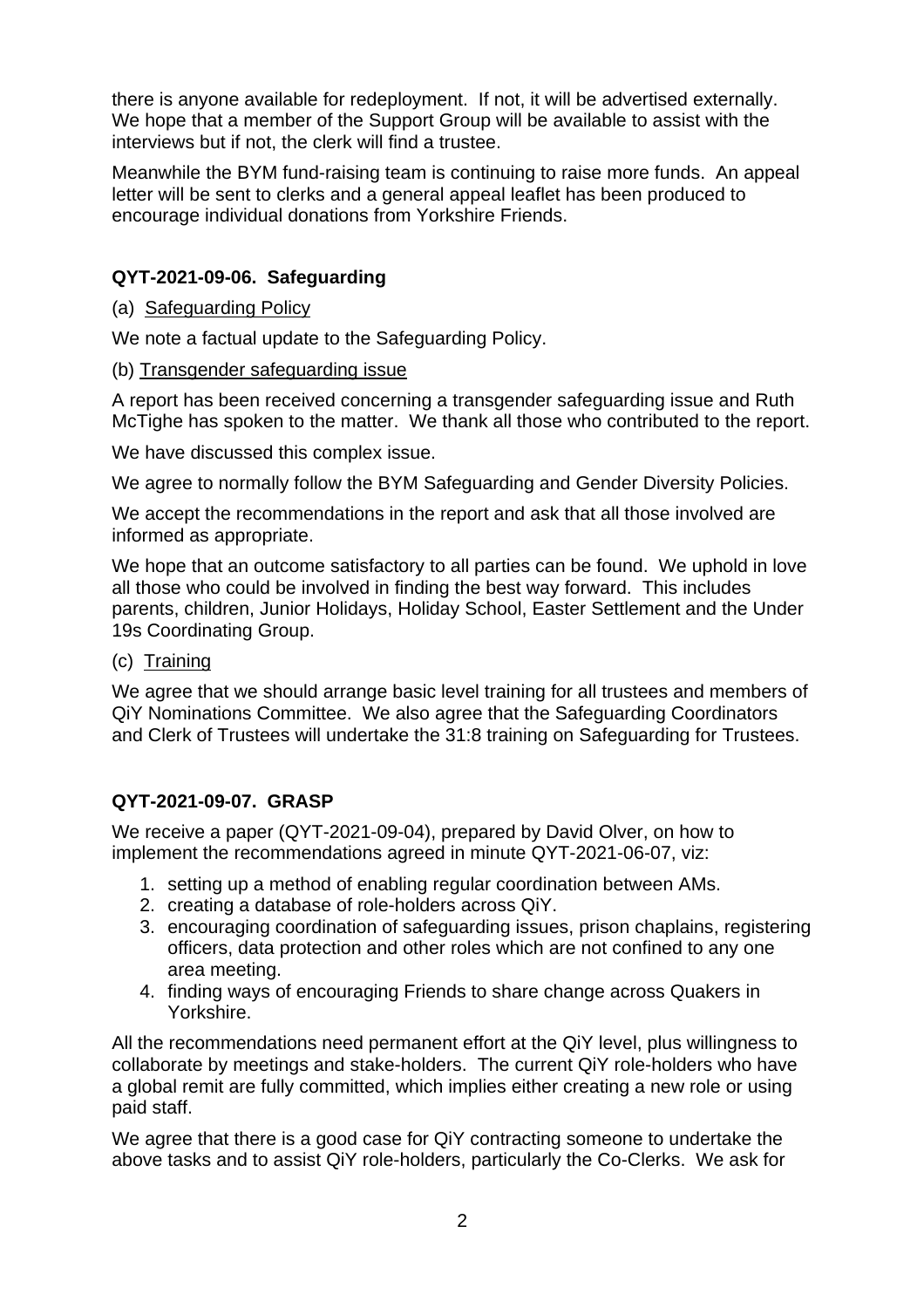detailed proposals to be brought to our next meeting, including how the work would be funded.

# **QYT-2021-09-08. Finance**

### (a) Report

We receive from our Treasurer a Finance Report and a State of Funds Report (paper QYT-2021-09-05).

We are pleased that a dividend for the Adult School Union fund produced an extra £57.66 which has been transferred to BYM giving a total grant of £26,024.11 to pay for the Yorkshire Youth Development Worker.

The pandemic continues to affect activities resulting in both low income and low costs. There has been only one request for an outreach project grant. We hope that more requests for grants can be encouraged.

#### (b) Investment Managers

We confirm the re-appointment of Rathbone Greenbank as Investment Managers. We agree to three trustees being the contact trustees with Rathbone Greenbank. The Clerk and Treasurer will be two of these trustees. We will appoint the third in the New Year.

We ask our Treasurer to arrange the annual meeting to review our investment portfolio.

Rathbone Greenbank have asked us to authorise them to manage the five funds (Rawdon Friends School Trust, Buildings Fund, Linton Taylor Bequest, Forrests (Meeting House) Trust and General Meeting Charity). We agree to the minutes below and ask the appointed trustees to sign them.

### (c) Grant application

Further to minute QYT-2021-06-09(b)(iii), Airton have provided more information about their request for a grant to refurbish Airton Meeting House. Chris Petrie has analysed the information and circulated a report to trustees. Unfortunately, he finds that there are inconsistencies in the information. We are however pleased to hear that Airton has received a substantial grant from an external charity so that the refurbishments can proceed.

We confirm our earlier decision not to award a grant. The Clerk will inform the clerk of Craven & Keighley AM Trustees and summarise the reasons for the decision.

# **QYT-2021-09-09. Quota and Communication with AMs**

We receive a paper (QYT-2021-09-06), prepared by David Olver, on how we raise income from Area Meetings. This is currently done by an annual quota but not all meetings are able to contribute their full quota.

We have discussed the matter and agree that we should no longer rely on the quota and instead adopt a method similar to BYM for fund-raising from meetings. This means producing a leaflet and letter to publicise the activities of QiY, recognising that some meetings might wish to continue to contribute an amount similar to the quota amount. We could also use the QiY quarterly newsletter to publicise our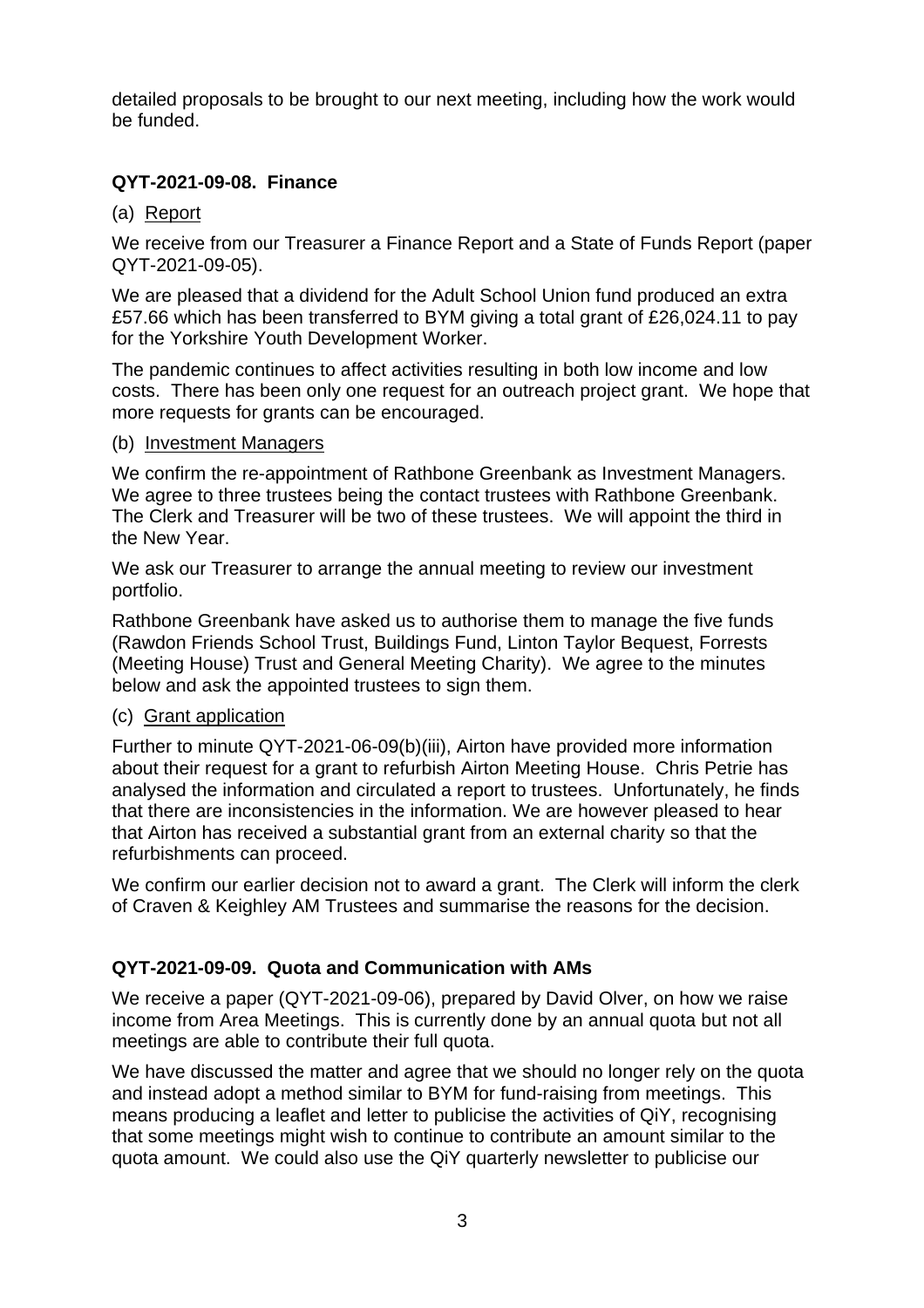financial picture. We ask our Clerk and Treasurer to draft the leaflet and letter and circulate to trustees by email.

### **QYT-2021-09-10. Policies**

### (a) Policies

We note that the policies as approved by Trustees up to the end of 2020 are now on the web at www.quakersinyorkshire.org.uk/policies. They are: Financial procedures; Investment policy; Reserves policy; Data protection policy; Guidelines for archive deposit; Health and safety policy; Safeguarding policy; Hiring room guidelines.

#### (b) Financial Procedures

We receive an amended Financial Procedures policy (paper QYT-2021-09-07) and approve the changes.

### **QYT-2021-09-11. Risk Management and Register**

The QiY Risk Register has not been reviewed for some time. We receive and have reviewed an updated version (paper QYT-2021-09-08). This now includes columns indicating the Impact and Likelihood of risk occurring.

We have been through the Risk Register and made changes. We adopt the Risk Register for 2021. We agree to review the Risk Register annually.

We agree to draft a Strategic Plan for Quakers in Yorkshire.

We note that we do not currently require new trustees to undergo training and agree that this is not consistent with best practice. We ask the Clerk to produce a proposal for our next meeting.

### **QYT-2021-09-12. Dates of meetings in 2022**

We agree to meet on the following dates in 2022:

Saturday 19 February 2022

Saturday 18 June 2022

Saturday 17 September 2022.

Whether the meetings are held at Carlton Hill, or using Zoom will be determined nearer the dates.

### **QYT-2021-09-13. Date of next meeting**

We separate hoping to meet again on Saturday 19 February 2022.

David Olver 18 September 2021